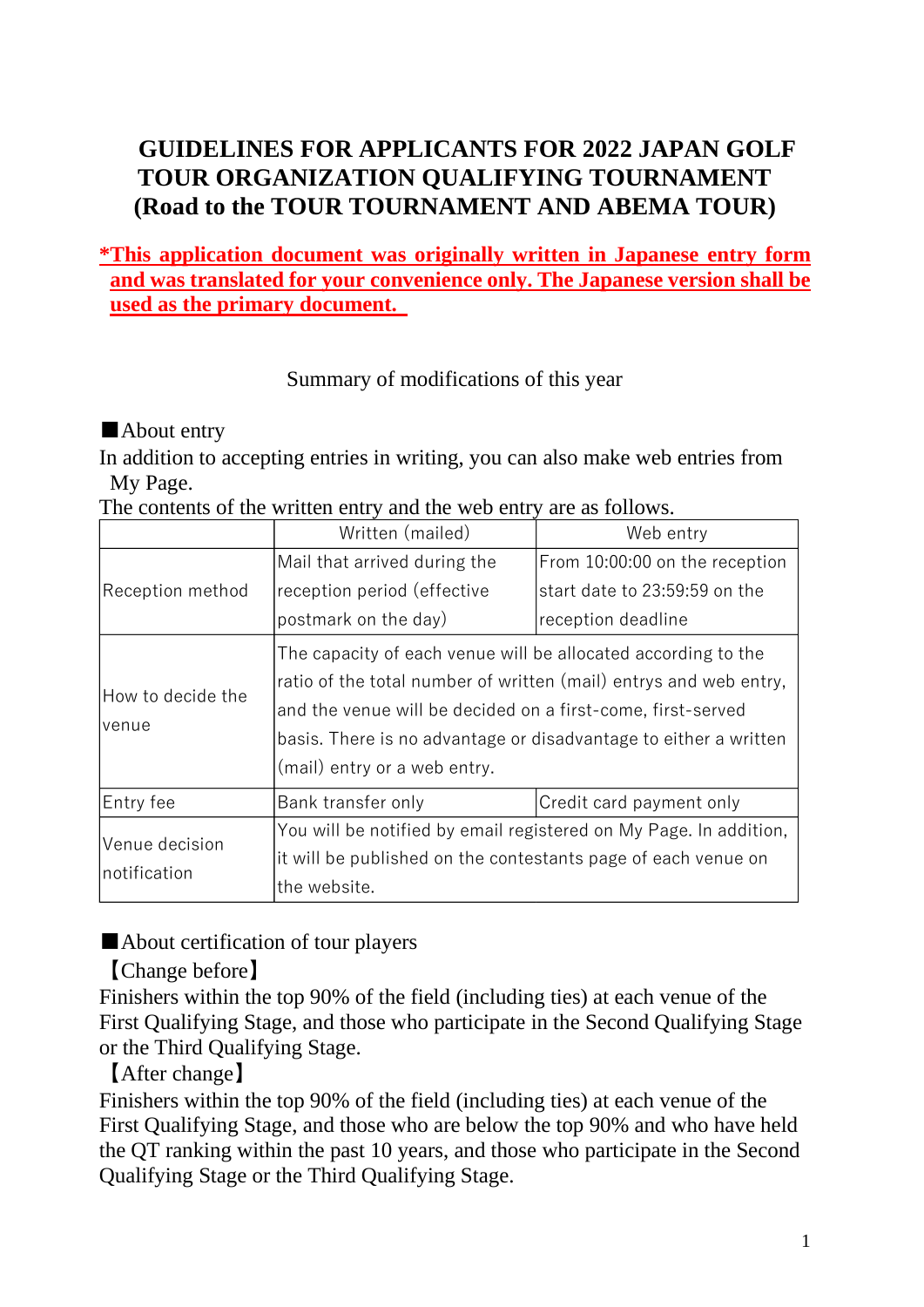■About Qualifiers from the Third Qualifying Stage to the Final Stage If the passers from the third stage to the final stage include those who have qualified for the next year's tour eligibility (21) (top 19 players in the Challenge Tournament official money ranking), those passengers will be excluded.

■About Tournament Local Rules Clubs & Balls b. Prohibiting Use of Clubs Longer than 46 inches Except for a Putter. Model Local Rule G-10 is in effect (Every Stages). Restricting Use of Green Reading Materials. Model Local Rule G-11 is in effect (Final stage only).

■Attire and personal grooming

Shorts are only allowed on practice day, except at golf courses where wearing is prohibited.

■About Pro-Am Schedule: December  $10<sup>th</sup>$  (Sat), 2022 Venue: Phoenix Country Club Target Players: Tour Member Guidance Among the target players, those with the highest results in the final stage (several).

■ Tour Member Guidance Schedule: January 19th (Fri), 2023 \*Remote conferencing via the web.

# Overview of the QT 2022

## **First stage**

30th,AUG~7 th,OCT: 72holes Scheduled: 9 venues

### **Main Eligibility:**

Players who participated in the First Qualifying Stage, Second Qualifying Stage of the 2021 Qualifying Tournament

Players who have participated in the Qualifying Tournament before the previous year

Players who have forfeited their amateur status

Players with a handicap of 3.0 or less that is calculated under the handicap system adopted by the Japan Golf Association or the national golf association of other countries

Players who have been a member of the Japan Student Golf Association for four years and have been recommended by their university golf team

Players who have been a member of a high school golf team in Japan for three years and have been recommended by their high school golf team

※Finishers within the top 90% of the field (including ties) at each venue of the First Qualifying Stage, and those who are below the top 90% and who have held the QT ranking within the past 10 years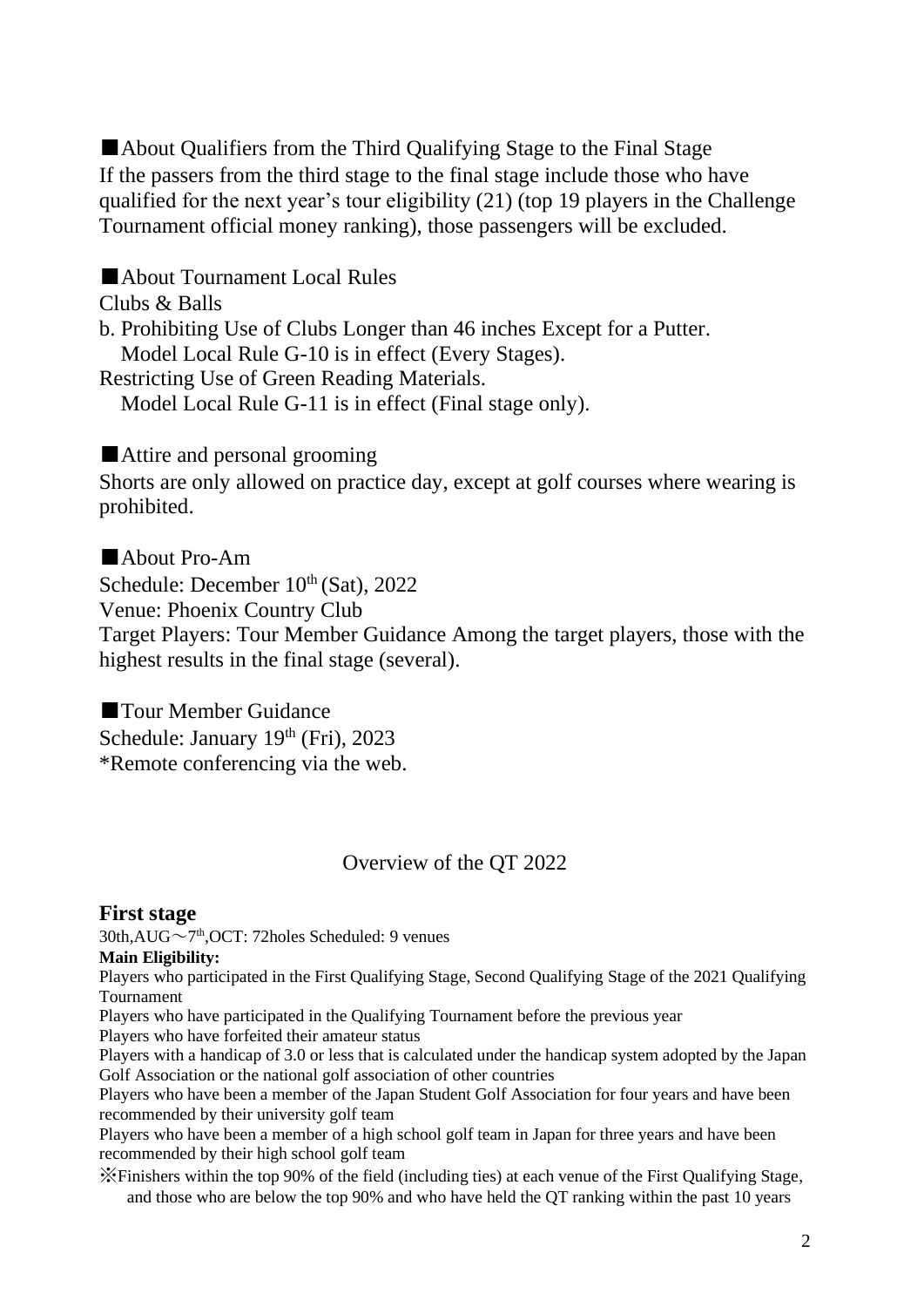→Tour Player

## **Second stage**

25th,OCT~18th,NOV: 72holes Scheduled: 5 venues

## **Main Eligibility:**

Qualifiers from the current year's First Qualifying Stage

Players who participated in the Third Qualifying Stage of the 2021 Qualifying Tournament

Players who were exempt for the Tour Tournaments for at least one year in accordance with Section 10 of the Tournament Regulations during the past five (5) seasons

Winners of a Tour Tournament in the past five (5) years

Top 10 finishers (including ties) of the current year's "PGA of Japan's Qualification Pro Test for Tournament Player"

※Players those who participated in the Second Qualifying Stage →Tour Player

# **Third stage**

29th, NOV $\sim$ 2nd, DEC: 72holes Scheduled: 3 venues

## **Main Eligibility:**

Qualifiers from the current year's Second Qualifying Stage

2022 Japan Golf Tour Tour Member

The next ten (10) highest ranked players on the current year's Japan Golf Tour Official Money Ranking following the top 65 finishers as defined in Section 10-1(5) of the Tournament Regulations Players who were exempt for U.S. PGA Tour or European Tour in the current year based on its respective points rankings (This exemption only applies to U.S. PGA Tour members who had exempt status under "Top 125 from FedExCup Points List" category, and European Tour members who had exempt status under "Top 110 from Race to Dubai Points Ranking" category)

The 1st place finisher of the current year's "PGA of Japan's Qualification Pro Test for Tournament Player"

※Players those who participated in the Third Qualifying Stage →Tour Player

## **Final stage**

6th,DEC~9th,DEC: 72holes Scheduled: 1 venue

### **Main Eligibility:**

Qualifiers from the current year's Third Qualifying Stage

Players who were fully exempt (for at least one year) for the current year's Tour Tournaments, and failed to retain their fully exempt status for the following year

Players who were exempt for the current year's Tour Tournaments under Section 10-1(20) of the Tournament Regulations (Players qualified for Special Medical Extension), and failed to earn their exempt status under the category of "Top 65 finishers on the Official Money Ranking" for the following year

 $\mathcal{\hat{X}}$ Players those who participated in the Final Qualifying Stage  $\rightarrow$  Tour Member

# 1. **FIRST QUALIFYING STAGE:**

First Qualifying Tournament will be held at all 9 venues. The number of players who will advance to the Second Qualifying Stage from each site will be determined so that each site has the same ratio of participating players qualifying at each venue. The number of qualifiers to advance to the Second Qualifying Stage will be announced prior to the commencement of the Qualifying Tournament.

## (1) Eligibility

① Players who participated in the First Qualifying Stage, Second Qualifying Stage of the previous year's (2021) Qualifying Tournament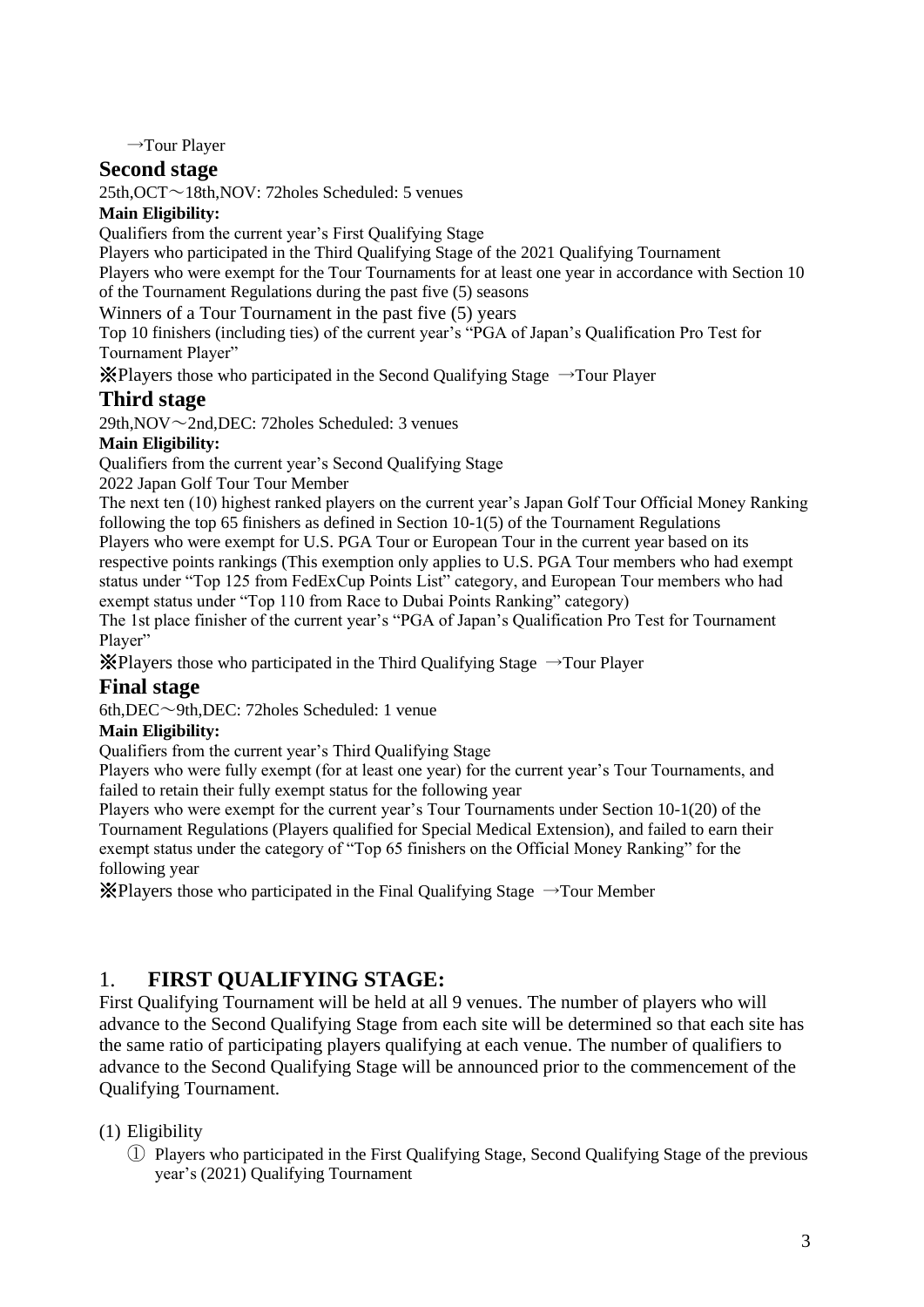- ② Players who participated in one of the JGTO Qualifying Tournament held between 1999 and 2020.
- ③ Players who have forfeited their amateur status
- ④ Players with a handicap of 3.0 or less that is calculated under the handicap system adopted by the Japan Golf Association or the national golf association of other countries
- ⑤ Players who have been a member of the Japan Student Golf Association for four years and have been recommended by their university golf team. And Players who have been a member of a high school golf team in Japan for three years and have been recommended by their high school golf team
- ⑥ Other players approved by JGTO
- (2) Dates and Play style, Venues

●Date: From Tuesday, AUG 30th to Friday SEP 2nd, 2022 (4days)

- Designated Practice day: Monday, AUG 29th, 2022 (1day)
	- [ A ] ①Tomioka Club (Gunma) TEL: 0274-64-3311
	- [ B ] ②Narayagyu Country Club (Nara) TEL:0742-93-0789
- Date: From Tuesday, SEP 6th to Friday, SEP 9th, 2022 (4 days)
	- Designated practice day: Monday, SEP 5th, 2022 (1 day)
	- [ B ] ③Suginosato Country Club (Tochigi) TEL:0288-26-2111
- ●Date: From Tuesday, SEP 13th to Friday, SEP 16th, 2022 (4 days)
	- Designated practice day: Monday, SEP 12th, 2022 (1 day)
		- [ A ] ④Itsuura-teien Country Club (Fukushima) TEL:0246-65-0011
		- [ C ] ⑤COCOPA RESORT CLUB Hakusan Village Golf Course King Course (Mie) TEL:059-262-4141
- ●Date: From Tuesday, SEP 27th to Friday, SEP 30th, 2022 (4 days)
	- Designated practice day: Monday, SEP 26th, 2022 (1 day)
		- [ A ] ⑥Taiheiyo Club Sano Hillcrest Course (Tochigi) TEL:0283-62-8111
		- [ A ] ⑦Ito Golf Club (Fukuoka) TEL:092-322-5031
- ●Date: From Tuesday, OCT 4th to Friday, OCT 7th, 2022 (4 days)
	- Designated practice day: Monday, OCT 3rd, 2022 (1 day)
		- [ C ] ⑧Hamamatsu Sea-side Golf Club (Shizuoka) TEL:0538-32-7281
		- [ A ] ⑨Green-park Daisen Golf Club (Tottori) TEL:0859-64-2111

 \*A:With caddy (You can play with your private caddy and cannot play without caddy) B:Without caddy (You can play with your private caddy. Use the remote control cart) C:Without caddy (You can play with your private caddy. Use the cart to drive by yourself)

### (3) Format

- ① 72 holes stroke play (18 holes on each day for 4 days).
- ② After 72 holes, leading players from each venue will proceed to the Second Qualifying Stage.
- ③ The passage rank of players who will proceed to the Second Qualifying Stage will be determined based on the ratio of participants at each venue and an announcement will be posted on the notice board located at each venue prior to the commencement of the tournament.
- ④ In case of ties, the results of 4th round shall be used to break the ties. If it is not determined by the scores of the 4th round, 3rd round, 2nd round, 1st round, 4th round 18th hole scores, 17th hole scores and so on will be used as a tiebreaker.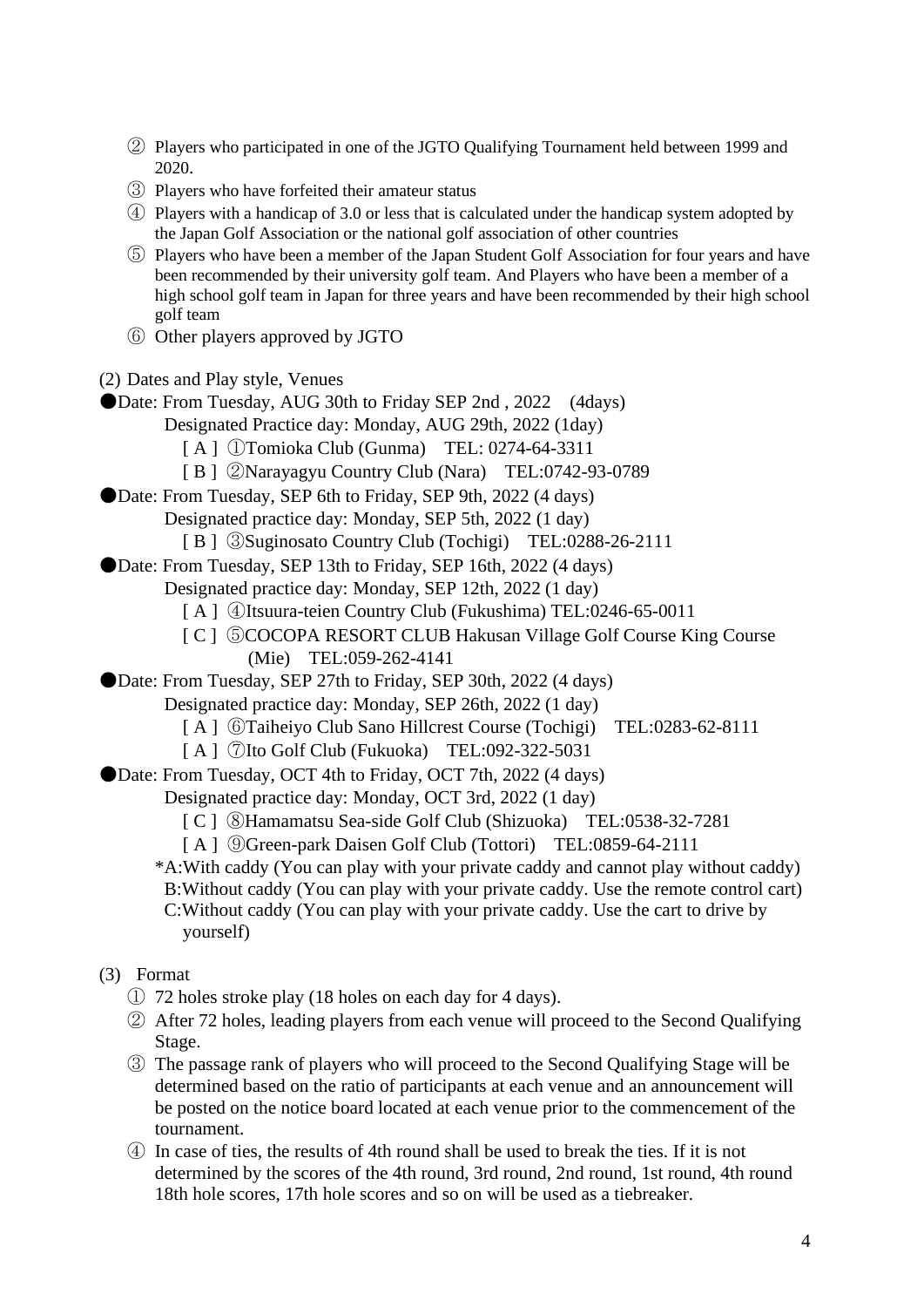〈Entry fee〉 220,000 yen (inclusive of 20,000 yen consumption tax) Written Entry Bank transfer only 〈Remittance information〉 SUMITOMO MITSUI BANKING CORPORATIN, HONTEN Branch Account Number: 4860764 Name of Account Holder: Japan Golf Tour Organization Swift Code: SMBCJPJT Bank Address: 1-1-2 Marunouchi Chiyoda-ku, Tokyo 105-0005 Japan ※ If you remit form the outside Japan, a transfer commission is charged also at the bank there and the bank in Japan. Ask a bank there about the transfer commission and add the charge when you transfer your entry fee. Web Entry

Credit card payment only

〈Application acceptance period and application terms〉

Witten Entry

From Wednesday, JUN 15th, to Monday, JUL 11th, 2022

(Any application with the date of mailing indicated by the postmark on the envelope being JUL 11th will be accepted.)

※Applications will be accepted on a first come, first served basis delivered to JGTO after the date of acceptance of accepting applications. Any applications received prior to the first day of accepting applications will be deemed to have been received on the second day of accepting applications.

※The payment for the entry fee is accepted prior to the entry date.

#### Web Entry

From Wednesday, JUN 15th 10:00:00AM, to Monday, JUL 11th 23:59:59PM, 2022

〈How to apply to participate in JGTO Qualifying Tournaments〉 See 5.Regulations.

### 〈Dates & Venue Confirmation〉

The tournament date, venue, confirmation number will be issued after the respective entry deadlines are closed and announce on Player My Page and JGTO Homepage no later than JUL 27th 2022. See 5.Regulations.

〈Withdrawal Deadline〉

5 PM on Monday, AUG 22nd, 2022 See 5.Regulations.

# **2. SECOND QUALIFYING STAGE:**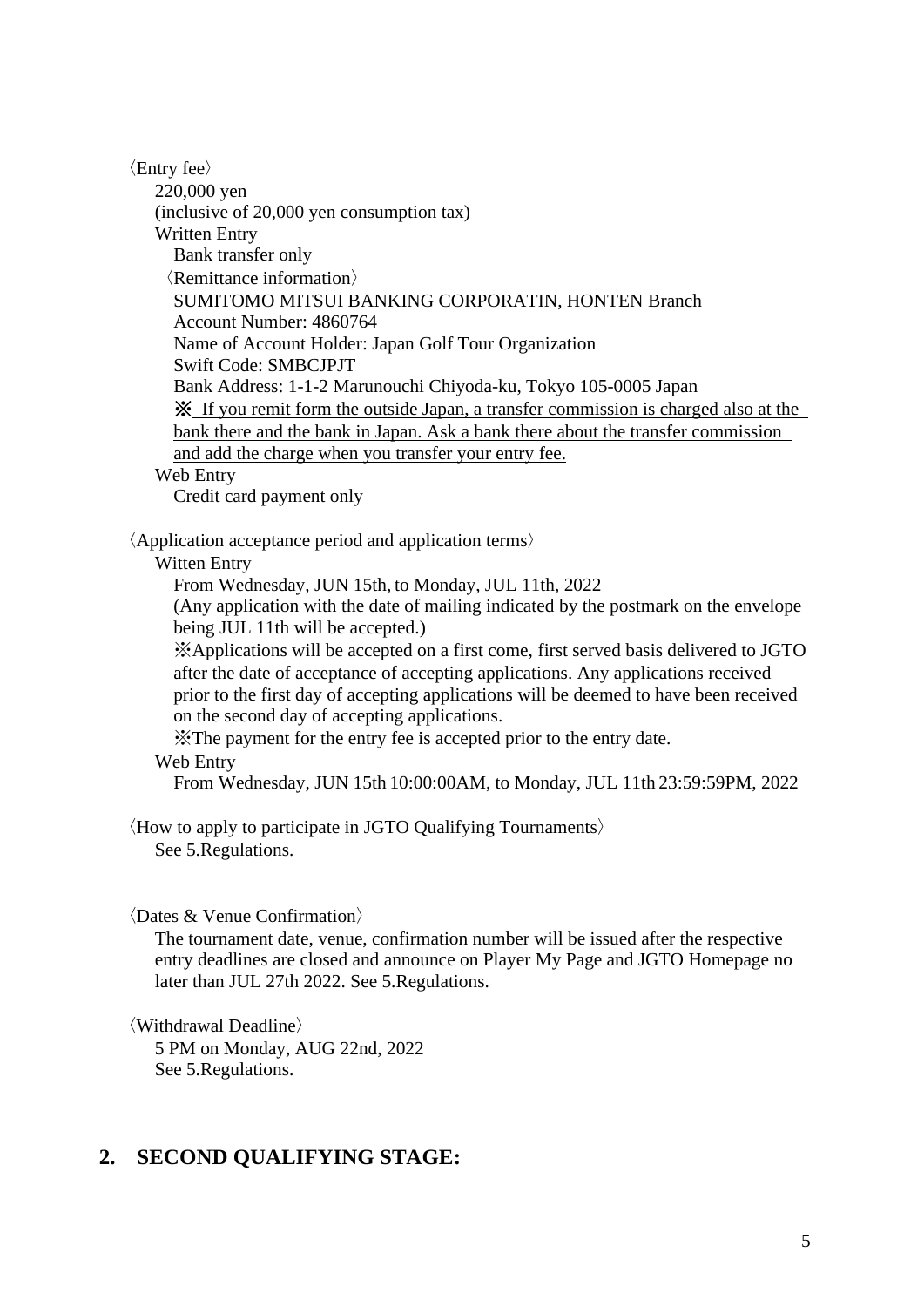Second Qualifying Tournament will be held at 5 venues. Approximately 95 players are expected to participate at each venue for the Second Qualifying Stage. The number of players who will advance to the Third Qualifying Stage from each site will be determined so that each site has the same ratio of participating players qualifying at each venue. The number of qualifiers to advance to the Third Qualifying Stage will be announced prior to the commencement of the Qualifying Tournament.

### (1) Eligibility

- ① Qualifiers from the 2022 First Qualifying Stage.
- ② Players who participated in the Third Qualifying Stage of the 2021 Qualifying Tournament
- ③ Players who were exempt for the Tour Tournaments for at least one year in accordance with Section 10 of the Tournament Regulations during the past five (5) seasons (2016 $\sim$ 2020-21).
- $\overline{4}$  Winners of a Tour Tournament in the past five (5) seasons (2016~2020-21).
- ⑤ The top five (5) available players to a floor of 30th position on the PGA Tour of Australasia Order of Merit in the 2021 season, excluding the top three (3) available players to a floor of 15th position who are eligible for the Third Qualifying Stage.
- ⑥ The top five (5) available players to a floor of 30th position on the Sunshine Tour Order of Merit in the 2021/22, excluding the top three (3) available players to a floor of 15th position who are eligible for the Third Qualifying Stage.
- ⑦ The top five (5) available players to a floor of 30th position on the 2022 Asian Tour Order of Merit, excluding the top three (3) available players to a floor of 15th position who are eligible for the Third Qualifying Stage (as of June 27th, 2022).
- ⑧ Winners of the Japan Amateur Golf Championship, the Japan Collegiate Golf Championship, or the Low Amateur of the Japan Open Golf Championship in the past two years  $(2020 \sim 21)$ .
- ⑨ The top three (3) available players to a floor of 30th position on the current year's World Amateur Golf Ranking, excluding the top three (3) available players to a floor of 15th position who are eligible for the Third Qualifying Stage (as of August 9th, 2022).
- ⑩ Top 10 finishers (including ties) of the 2022 "PGA of Japan's Qualification Pro Test for Tournament Player".
- ⑪ Members of the Japan Golf Association National Team in the 2022.
- ⑫ Winner of the 2022 Japan Junior Golf Championship (Boys' 15-17 Division).
- ⑬ Other players approved by JGTO.
- (2) Dates and Venues

●Date: From Tuesday, OCT 25th to Friday OCT 28th, 2022 (4days)

- Designated Practice day: Monday, OCT 24th, 2022 (1day)
- [ A ] ①Taiheiyo Club Mashiko PGA Course (Tochigi) TEL:0285-72-8231
- [ C ] ②Horai Country Club (Tochigi) TEL:0287-37-4114
- ●Date: From Tuesday, NOV 8th to Friday NOV 11th, 2022 (4days)
	- Designated Practice day: Monday, NOV 7th, 2022 (1day)
	- [ B ] 3Golf 5 Country Sunny Field (Ibaraki) TEL:0295-55-3232
	- [ B ] ④Shimonoseki Golden Golf Club (Yamaguchi) TEL:083-282-2311
- ●Date: From Tuesday, NOV 15h to Friday NOV 18th, 2022 (4days)
	- Designated Practice day: Monday, NOV 14th, 2022 (1day)
	- [ C ] ⑤Kumamoto-chuo Country Club (Kumamoto) TEL:096-293-3300

\*A:With caddy (You can play with your private caddy and cannot play without caddy) B:Without caddy (You can play with your private caddy. Use the remote control cart)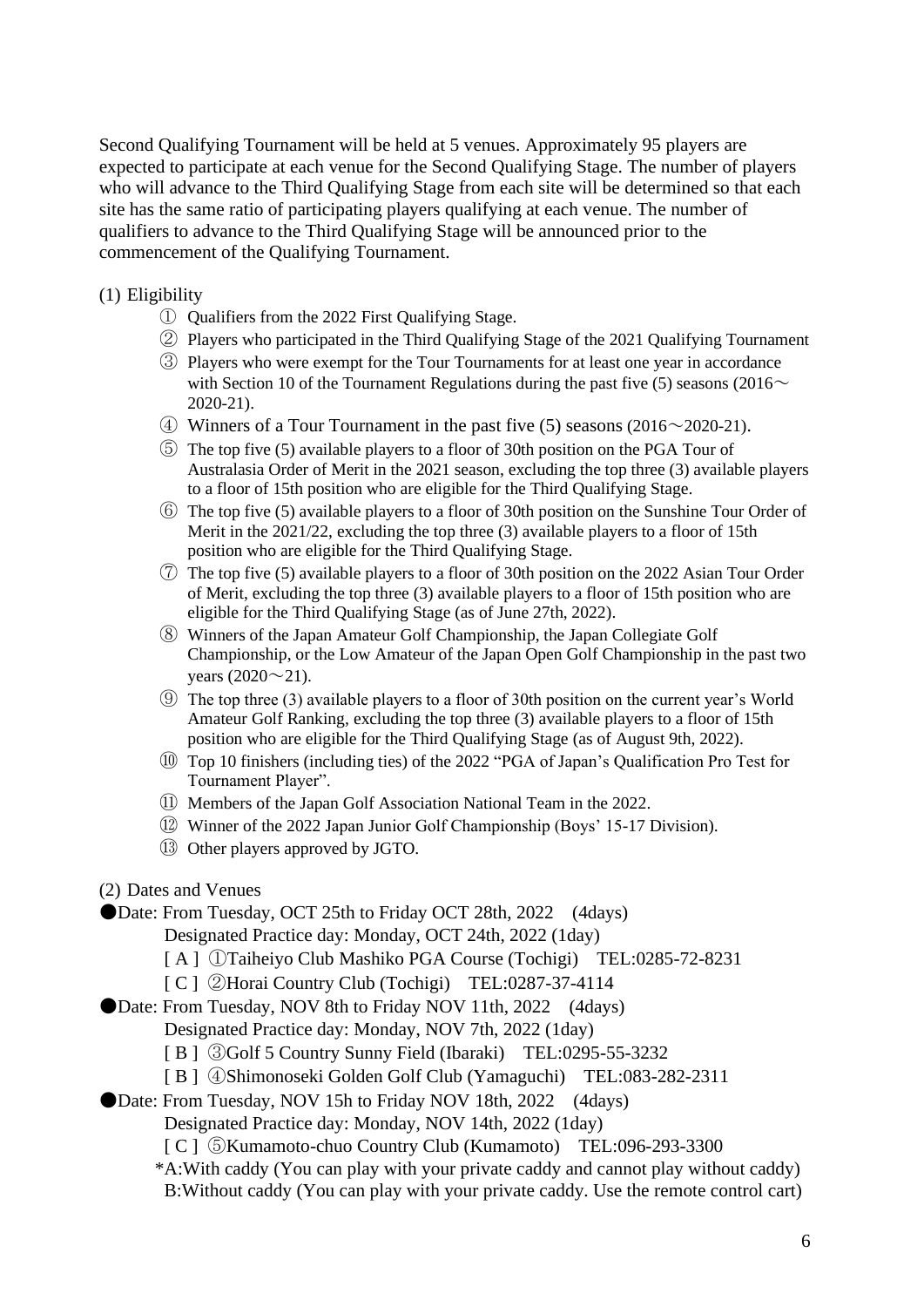C:Without caddy (You can play with your private caddy. Use the cart to drive by yourself)

(3) Format

- ① 72 holes stroke play (18 holes on each day for 4 days).
- ② After 72 holes, leading players from each venue will proceed to the Third Qualifying Stage.
- ③ The passage rank of players who will proceed to the Third Qualifying Stage will be determined based on the ratio of participants at each venue and an announcement will be posted on the notice board located at each venue prior to the commencement of the tournament.
- ④ In case of ties, the results of 4th round shall be used to break the ties. If it is not determined by the scores of the 4th round, 3rd round, 2nd round, 1st round, 4th round 18th hole scores, 17th hole scores and so on will be used as a tiebreaker.

## 〈Entry fee〉

220,000 yen (inclusive of 20,000 yen consumption tax) \*Exemption for the Qualifiers from the 2022 First Qualifying Stage Written Entry Bank transfer only 〈Remittance information〉 SUMITOMO MITSUI BANKING CORPORATIN, HONTEN Branch Account Number: 4860764 Name of Account Holder: Japan Golf Tour Organization Swift Code: SMBCJPJT Bank Address: 1-1-2 Marunouchi Chiyoda-ku, Tokyo 105-0005 Japan ※ If you remit form the outside Japan, a transfer commission is charged also at the bank there and the bank in Japan. Ask a bank there about the transfer commission and add the charge when you transfer your entry fee. Web Entry

Credit card payment only

〈Application acceptance period and application terms〉

Witten Entry

From Wednesday, AUG 10th, to Thursday, SEP 8th, 2022

(Any application with the date of mailing indicated by the postmark on the envelope being SEP 8th will be accepted.)

※Applications will be accepted on a first come, first served basis delivered to JGTO after the date of acceptance of accepting applications. Any applications received prior to the first day of accepting applications will be deemed to have been received on the second day of accepting applications.

※The payment for the entry fee is accepted prior to the entry date. Web Entry

 From Wednesday, AUG 10th 10:00:00AM, to Thursday, SEP 8th 23:59:59PM, 2022 ※The deadline of the application for the Second Qualifying Stage eligibility category (1)  $\mathcal{F}, \mathcal{F}, \mathcal{F}$  is Monday, July 11, 2022. (Any application with the date of mailing indicated by the postmark on the envelope being July 11, 2022 will be accepted.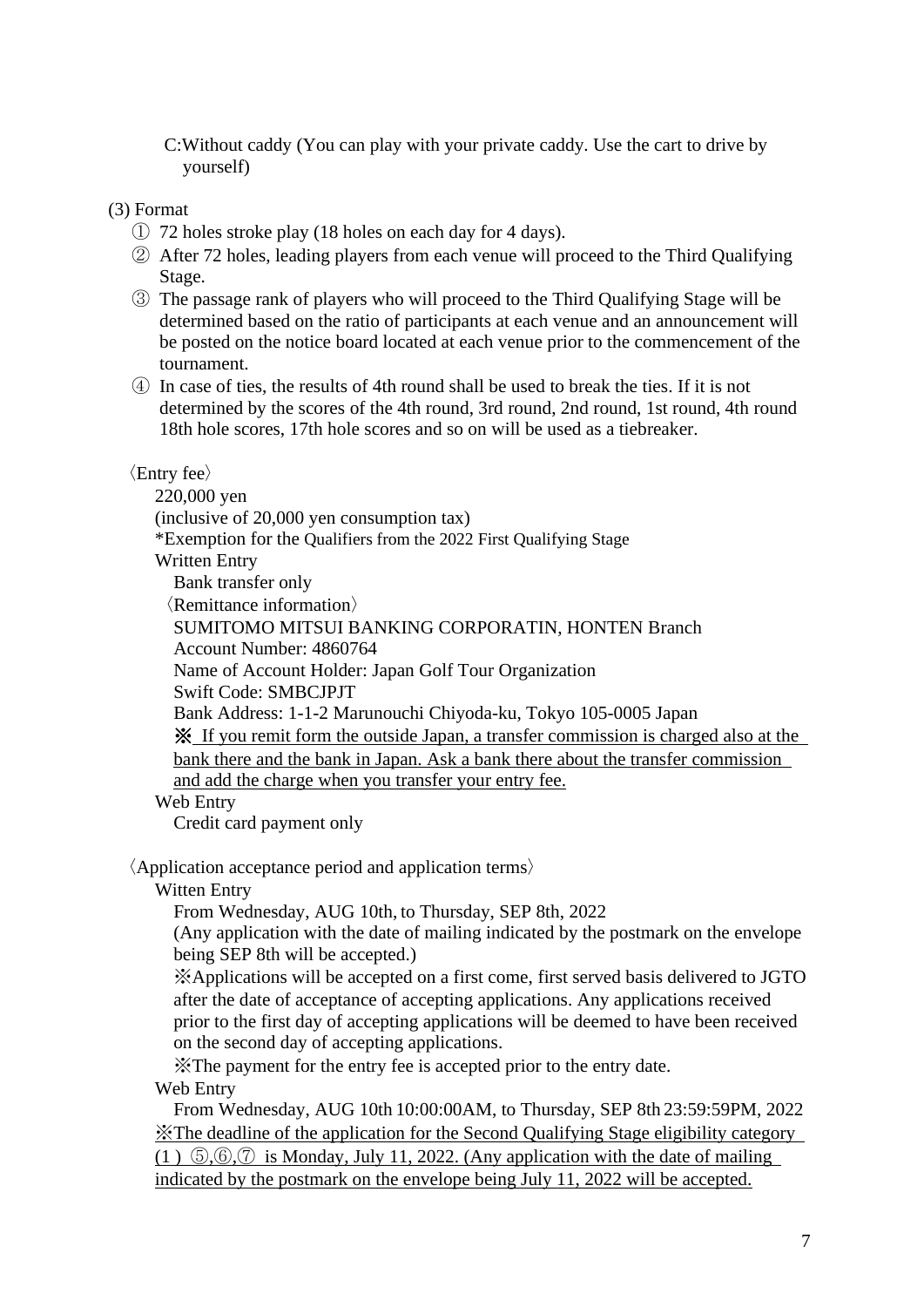〈How to apply to participate in JGTO Qualifying Tournaments〉 See 5.Regulations.

〈Dates & Venue Confirmation〉

The tournament date, venue, confirmation number will be issued after the respective entry deadlines are closed and announce on Player My Page and JGTO Homepage no later than SEP 22th 2022. See 5.Regulations.

〈Withdrawal Deadline〉 5 PM on Monday, OCT 17th, 2022 See 5.Regulations.

### **3. THIRD QUALIFYING STAGE:**

Approximately a total number of 280 players are expected to participate in the Third Qualifying Stage. Approximately 95 players are expected to participate at each of the Third Qualifying Stage venues. The number of players who will advance to the Final Qualifying Stage from each site will be determined so that each site has the same ratio of participating players qualifying at each venue. The number of qualifiers to the Final Qualifying Stage will be announced prior to the commencement of the Qualifying Tournament.

#### (1) Eligibility

- ①Qualifiers from the 2022 Second Qualifying Stage.
- ②Tour Members in the 2022.
- ③The next ten (10) highest ranked players on the 2022 Japan Golf Tour Official Money Ranking Following the top 65 finishers as defined in Section 10-1(5) of the Tournament Regulations (excluding those who did not meet the Minimum Tournament Requirements set forth in Section 10-3(3) of the Tournament Regulations). No replacement takes place even if a player falling under this category is otherwise eligible under clause (1) or (2) above, or does not apply to enter the Qualifying Tournament in accordance with Section 15 below.
- ④Players who were eligible for the 2022 ABEMA Tour tournaments under Special Medical Extension as provided in Section 17-1(4) of the Tournament Regulations, and failed to retain their exempt status for the following year.
- ⑤ The top 30 players from the 2022 final ABEMA Tour Official Money Ranking.
- ⑥ Players who were exempt for U.S. PGA Tour or European Tour in the 2021-22 based on its respective points rankings (This exemption only applies to U.S. PGA Tour members who had exempt status under "Top 125 from FedexCup Points List" category, and European Tour members who had exempt status under "Top 110 from Race to Dubai Points Ranking" category).
- ⑦ The top three (3) available players to a floor of 15th position on the PGA Tour of Australasia Order of Merit in the 2021 season.
- ⑧ The top three (3) available players to a floor of 15th position on the Sunshine Tour Order of Merit in the 2021/22 year.
- ⑨ The top three (3) available players to a floor of 15th position on the 2022 Asian Tour Order of Merit (as of June 27th, 2022).
- ⑩ The 1st place finisher of the 2022 "PGA of Japan's Qualification Pro Test for Tournament Player".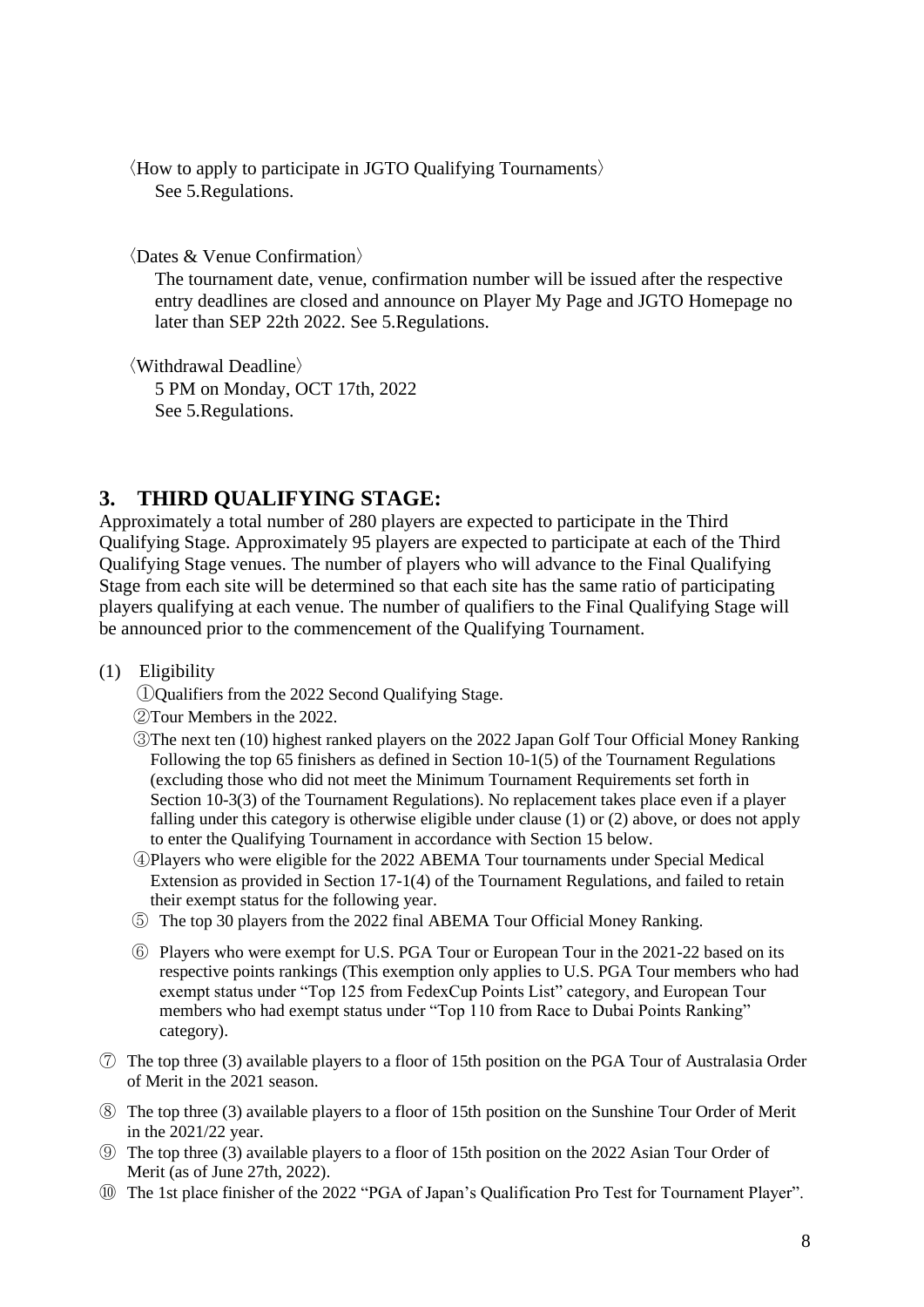⑪Winners of the Japan Amateur Golf Championship, the Japan Collegiate Golf Championship, or the Low Amateur of the Japan Open Golf Championship in the current year (2022).

⑫ The top three (3) available players to a floor of 15th position on the current year's World Amateur Golf Ranking (as of August 9th, 2022).

⑬Other players approved by JGTO.

(2) Dates and Venues

●Date: From Tuesday, NOV 29th to Friday DEC 2nd, 2022 (4days)

Designated Practice day: Monday, NOV 28th, 2022 (1day)

- [A] ①The Royal Golf Club (Ibaraki) TEL:0291-39-7511
- [ B ] ②Shizu-hills Country Club (Ibaraki) TEL:029-296-2111
- [ A ] ③Fuji Country Kani Club Kani Golf Course Shino Course (Gifu) TEL:0574-64-1111
- \*A:With caddy (You can play with your private caddy and cannot play without caddy) B:Without caddy (You can play with your private caddy. Use the remote control cart)

(3) Format

- ① 72 holes stroke play (18 holes on each day for 4 days)
- ② After 72 holes, leading players from each venue will proceed to the Final Qualifying Stage.
- ③ The passage rank of players who will proceed to the Final Stage will be determined based on the ratio and an announcement will be posted on the notice board located at each venue prior to the commencement of the tournament.
- ④If the passers from the third stage to the final stage include those who have qualified for the next year's tour eligibility (21) (top 19 players in the Challenge Tournament official money ranking), those passengers will be excluded.
- ⑤ In case of ties, the results of 4th round shall be used to break the ties. If it is not determined by the scores of the 4th round, 3rd round, 2nd round, 1st round, 4th round 18th hole scores, 17th hole scores and so on will be used as a tiebreaker.

〈Entry fee〉

220,000 yen (inclusive of 20,000 yen consumption tax) \*Exemption for the Qualifiers from the 2022 Second Qualifying Stage Written Entry Bank transfer only 〈Remittance information〉 SUMITOMO MITSUI BANKING CORPORATIN, HONTEN Branch Account Number: 4860764 Name of Account Holder: Japan Golf Tour Organization Swift Code: SMBCJPJT Bank Address: 1-1-2 Marunouchi Chiyoda-ku, Tokyo 105-0005 Japan ※ If you remit form the outside Japan, a transfer commission is charged also at the bank there and the bank in Japan. Ask a bank there about the transfer commission and add the charge when you transfer your entry fee. Web Entry Credit card payment only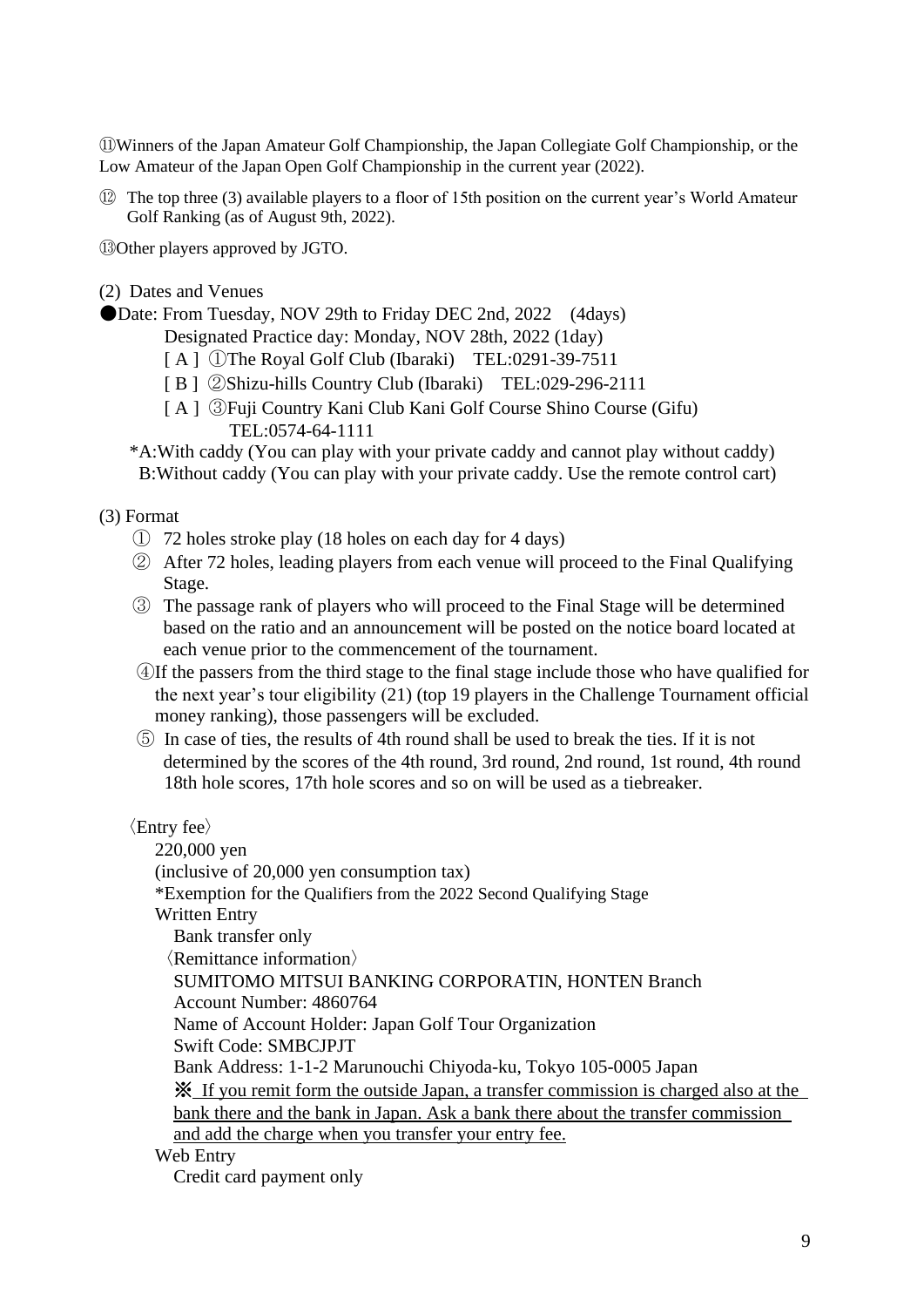〈Application acceptance period and application terms〉

Witten Entry

From Wednesday, SEP 21th, to Monday, OCT 17th, 2022

(Any application with the date of mailing indicated by the postmark on the envelope being OCT 17th will be accepted.)

※Applications will be accepted on a first come, first served basis delivered to JGTO after the date of acceptance of accepting applications. Any applications received prior to the first day of accepting applications will be deemed to have been received on the second day of accepting applications.

※The payment for the entry fee is accepted prior to the entry date. Web Entry

 From Wednesday, SEP 21th 10:00:00AM, to Monday, OCT 17th 23:59:59PM, 2022 ※The deadline of the application for the Third Qualifying Stage eligibility category (1)  $(2, 8, 9)$  is Monday, July 11, 2022. (Any application with the date of mailing indicated by the postmark on the envelope being July 11, 2022 will be accepted. ※The deadline of the application for the Third Qualifying Stage eligibility category (1 ) ③ is 5:00 PM of Sunday, NOV 27th, 2022.

〈How to apply to participate in JGTO Qualifying Tournaments〉 See 5.Regulations.

〈Dates & Venue Confirmation〉

The tournament date, venue, confirmation number will be issued after the respective entry deadlines are closed and announce on Player My Page and JGTO Homepage no later than OCT 28th 2022. See 5.Regulations.

〈Withdrawal Deadline〉

5 PM on Tuesday, NOV 22nd, 2022 See 5.Regulations.

# **4. FINAL QUALIFYING STAGE:**

Approximately 95 players are expected to participate in the Final Qualifying Stage.

(1) Eligibility

- ① Qualifiers from the current year's Third Qualifying Stage.
- ② Players who were fully exempt (for at least one year) for the 2022 Tour Tournaments, and failed to retain their fully exempt status for the following year.
- ③ Players who were exempt for the current year's Tour Tournaments under Section 10- 1(20) of the Tournament Regulations (Players qualified for Special Medical Extension), and failed to earn their exempt status under the category of "Top 65 finishers on the Official Money Ranking" for the following year.
- ④ Other players approved by JGTO.

(2) Dates and Venues

●Date: From Tuesday, DEC 6th to Friday DEC 9th 2022 (4days) Designated Practice day: Monday, DEC 5th, 2022 (1day)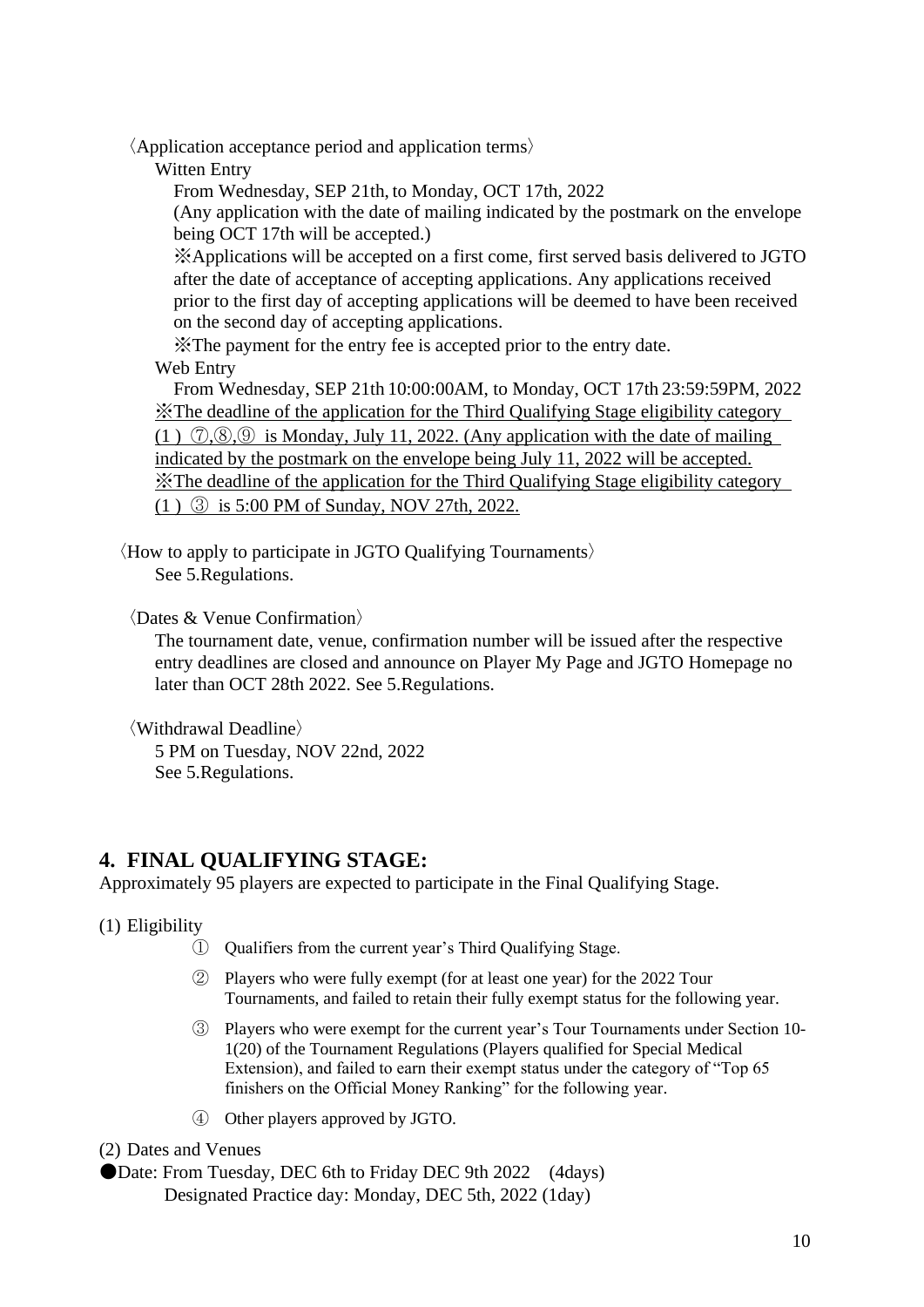[ C ] ①Tom・Watson Golf Course (Miyazaki) TEL:0985-21-1301 \* C:Without caddy (You can play with your private caddy. Use the cart to drive by yourself)

- (3) Format
- ① 72 holes stroke play (18 holes on each day for 4 days)
- ② The ranking eligibility to play on the 2023 JGTO Tour Tournament and ABEMA Tour will be determined according to the results after 72 holes obtained during the 4 days tournament and the players must be finished with the Tour Member Guidance.
- ③ In case of ties, the results of 4th round shall be used to break the ties. If it is not determined by the scores of the 4th round, 3rd round, 2nd round, 1st round, 4th round 18th hole scores, 17th hole scores and so on will be used as a tiebreaker.

Pro-Am Tournament

Schedule: December  $10^{th}$  (Sat), 2022 Venue: Phoenix Country Club Target Players: Tour Member Guidance Among the target players, those with the highest results in the final stage (several). \*JGTO will prepare the accommodation the day before.

〈Entry fee〉

220,000 yen (inclusive of 20,000 yen consumption tax) \*Exemption for the Qualifiers from the 2022 Third Qualifying Stage Written Entry Bank transfer only 〈Remittance information〉 SUMITOMO MITSUI BANKING CORPORATIN, HONTEN Branch Account Number: 4860764 Name of Account Holder: Japan Golf Tour Organization Swift Code: SMBCJPJT Bank Address: 1-1-2 Marunouchi Chiyoda-ku, Tokyo 105-0005 Japan ※ If you remit form the outside Japan, a transfer commission is charged also at the bank there and the bank in Japan. Ask a bank there about the transfer commission and add the charge when you transfer your entry fee. Web Entry Credit card payment only

〈Application acceptance period and application terms〉 Witten Entry From Monday, OCT 17th, to Monday, NOV 28th, 2022 (Any application with the date of mailing indicated by the postmark on the envelope being NOV 28th will be accepted.) ※The payment for the entry fee is accepted prior to the entry date. Web Entry From Monday, OCT 17th 10:00:00AM, to Monday, NOV 28th 23:59:59PM, 2022

〈How to apply to participate in JGTO Qualifying Tournaments〉 See 5.Regulations.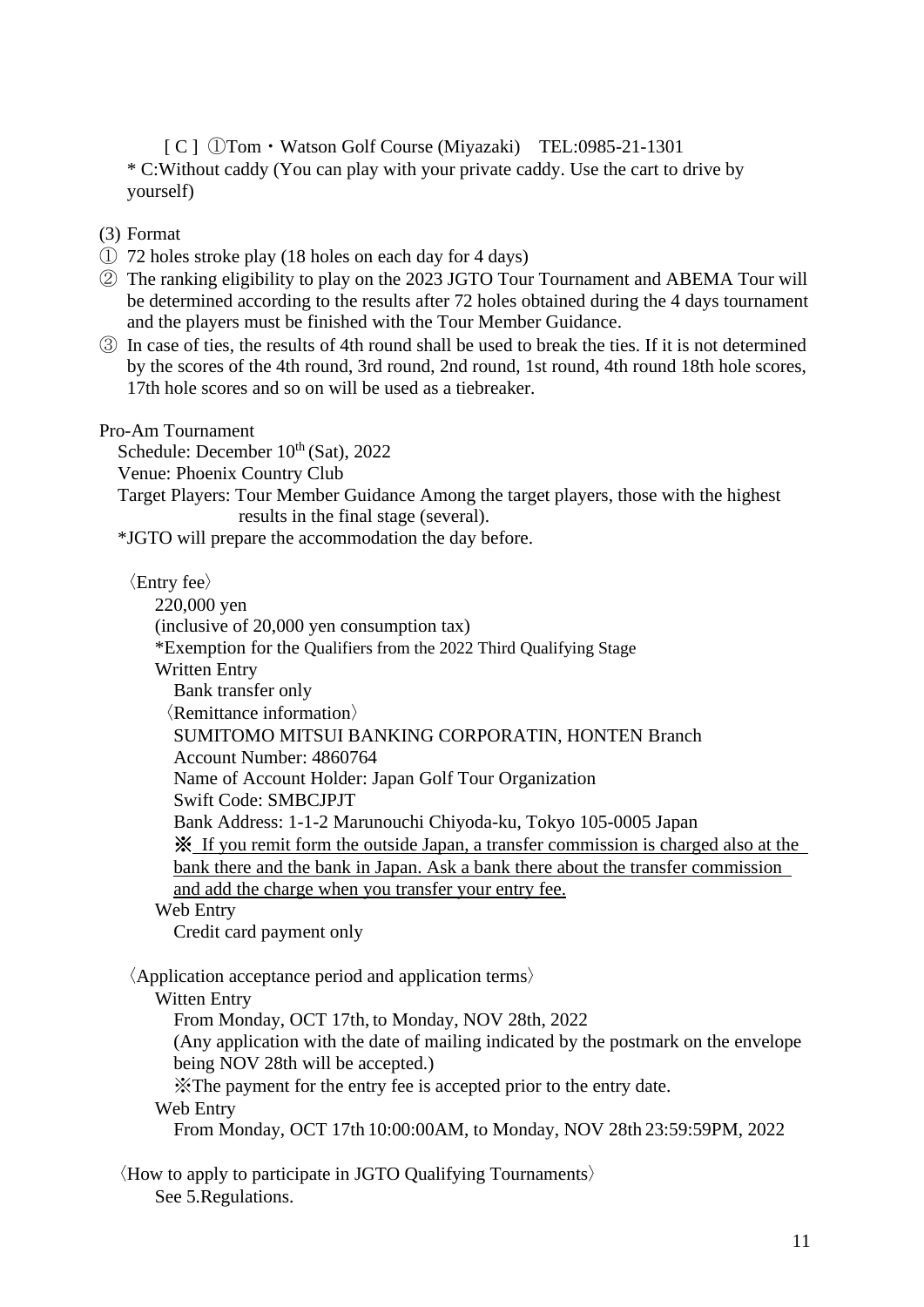〈Withdrawal Deadline〉 5 PM on Wednesday, NOV 30th, 2022 See 5.Regulations.

# **5. REGULATIONS:**

### ■**JGTO Tournament New Coronavirus Infectious Disease Control Manual**

In principle, this tournament will be held based on the JGTO Tournament New Coronavirus Infectious Diseases Control Manual. This manual is a guideline for players, golf course employees, and other related parties to show their actions and management contents in order to prevent infection at the venue. Since there is a possibility that the details of the countermeasures will differ depending on the infection situation in the host area and the circumstances of the venue, if there is any conflict with the contents of this QT guideline, the contents of this manual will be given priority.

### ■**JGTO Special Tournament Regulations (New Coronavirus infection control)**

The contents of the JGTO Special Tournament Regulations are applied to this tournament. For details, please check the Special Tournament Regulations announced by JGTO on website. Please note that it may be updated at any time depending on the situation.

### ■**Regulations:**

The Japan Golf Association (JGA) Rules of Golf, 2022 JGTO Tournament Local Rules and Term of competition will govern all tournaments.

### **Distance-Measuring Devices**

During a round, players are allowed to obtain distance information by using an electronic distance measuring device. However, players must not obtain the information such as elevation changes.

### **Club & Balls**

a. List of Conforming Driver Heads

Model Local Rules G-1 is in effect.

- b. Prohibiting Use of Clubs Longer than 46 Inches Except for a Putter Model Local Rule G-10 is in effect.
- c. Groove and Punch Mark Specification Model Local Rules G-2 is in effect.
- d. Ball
- (1)List of Conforming Golf Balls
- Model Local Rules G-3 is in effect.
- (2)One Ball Rule

Model Local Rules G-4 is in effect.

### **Restricting Use of Green Reading Materials**

Model Local Rule G-11 is in effect (Final stage only).

### ■**How to apply to participate in JGTO Qualifying Tournaments: Written Entry**

Fill out the designated application form **(JAPANESE FORM)** with your full name, address, telephone number, e-mail address (if you have one), eligibility category number, preferred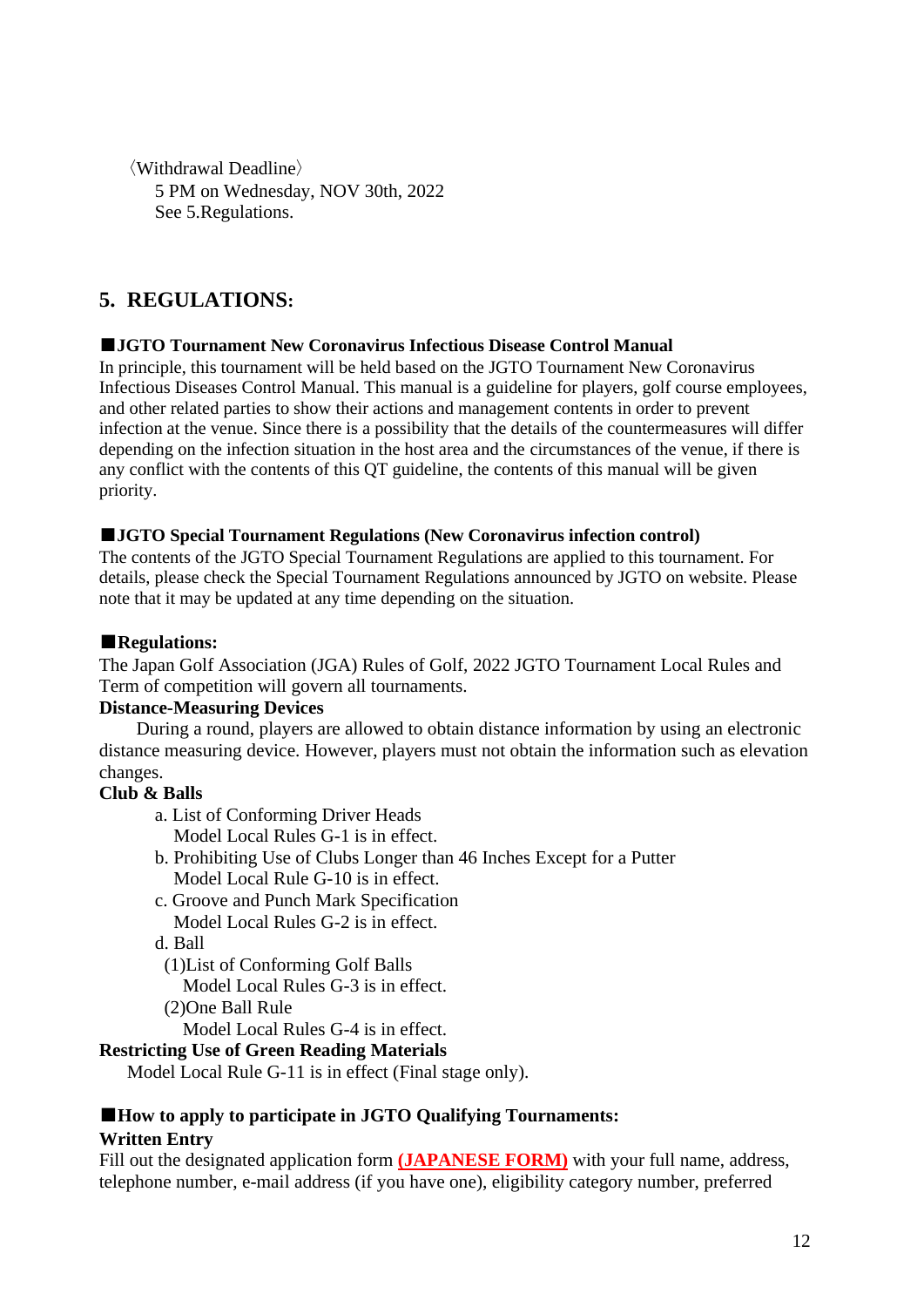venues and a copy of the remittance slip attached on the back of the application form **(the same form Downloaded or Photocopy is also accepted)**. Any applicant must use the supplied designated envelope and place the application form therein and send it by registered mail. Any applicants through the First Qualifying Stage category 1 (1) ④ must attach the original proof of their handicap on the back of the application form.

※If an official envelop is not available, a substitute envelop may be used with the attention to the JGTO QT Operation Committee.

※Make sure to give the full name of a person who is recommending you if you are required to give one.

※Each amateur must put their signature on the back of their application form.

### **Web Entry**

See JGTO Homepage (https://www.j-tos.org)

### ■**Dates & Venue Confirmation:**

- ① The tournament date, venue, confirmation number will be issued after the respective entry deadlines are closed and we will announce it on the Player's My Page and the JGTO homepage [QT Information (https:www.jgto-qt.jp)]. First Qualifying Stage: No later than JUL 27th, 2022 Second Qualifying Stage: No later than SEP 22th, 2022 Third Qualifying Stage: No later than OCT 28th, 2022
- ② Basically the order in which the First, Second and Third Qualifying Stage applications are received and accepted will determine your first date and venue choices; however, your preference may not always be granted due to possible overcapacity problems. If the enrollment limit is reached at one venue, participants will be directed to other different venues. If the enrollment limit is reached at all the venues, participants may be directed to new venues that are not listed in these guidelines.
- ③ In principle, changing venues is not allowed after confirmation is issued.
- ④ The date and venues for First and Second Qualifying Stage passers will be decided at each venue based on the results of each tournament and will be announced on the JGTO homepage [QT Information].
- ⑤ JGTO has the right to change and assign dates and venues.

### ■**Remittance information:** (For Witten Entry)

SUMITOMO MITSUI BANKING CORPORATIN, HONTEN Branch Account Number: 4860764 Name of Account Holder: Japan Golf Tour Organization Swift Code: SMBCJPJT

Bank Address: 1-1-2 Marunouchi Chiyoda-ku, Tokyo 105-0005 Japan ※If you remit form the outside Japan, a transfer commission is charged also at the bank there and the bank in Japan. Ask a bank there about the transfer commission and add the charge when you transfer your entry fee.

### ■**TOUR MEMBERSHIP:**

Those who can receive the 2023 Tour Member qualifications are those who went onto the final qualifying tournament, and those who have completed the tour member guidance. However, those who have become JGTO tour members after 1999, will be exempted from this year's guidance course. Those who correspond to the tour member guidance and have not taken the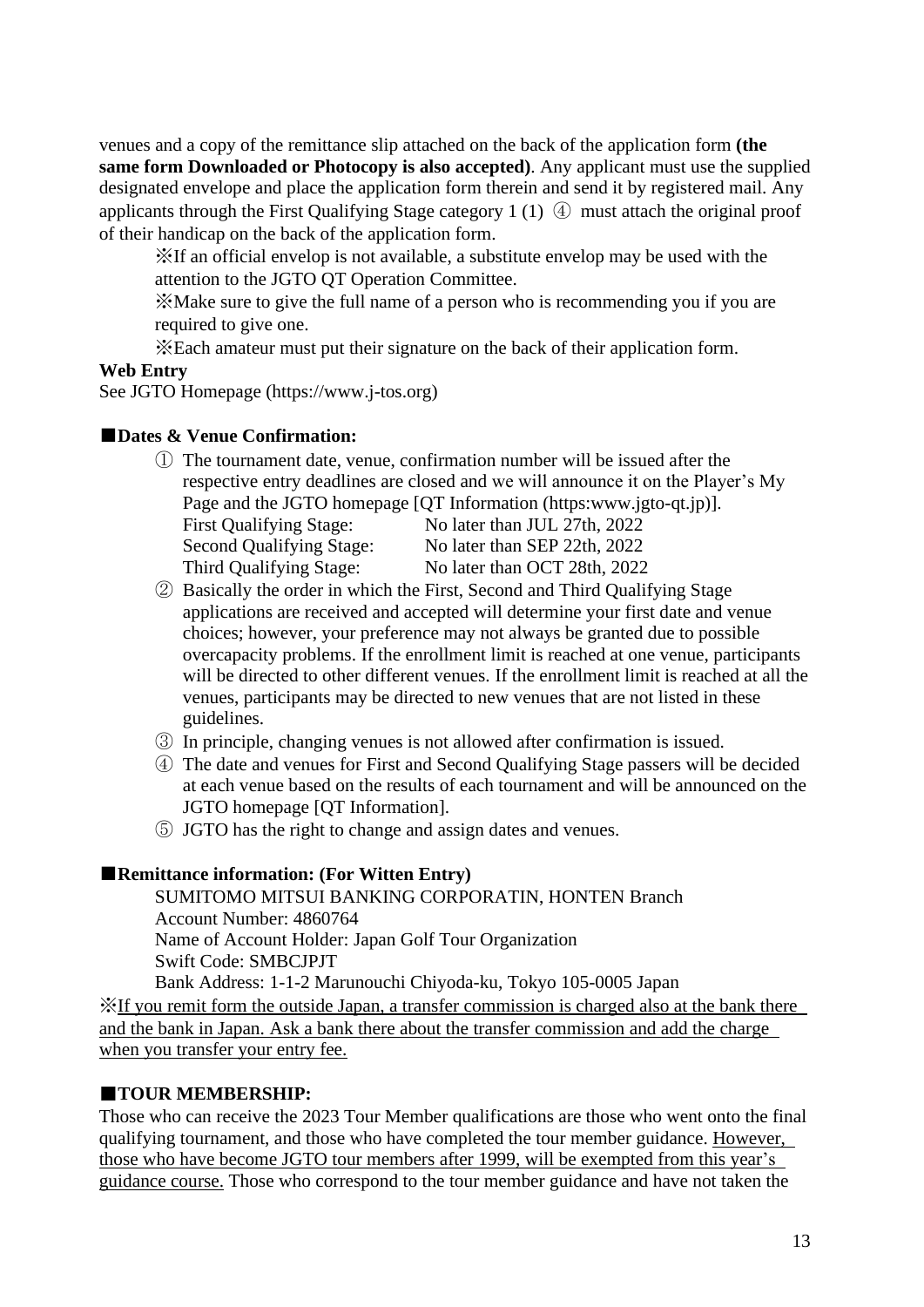course will not be able to acquire the tour member qualifications. For the QT ranking, it will be the second place to the final qualifying tournament entrants (excluding abstainers and disqualified players). Also, depending on the ranking, the 2023 tour tournament qualification priority ranking will be attained.

## ■**TOUR MEMBER GUIDANCE:**

This guidance is intended for the participants in the Final Qualifying Tournament. Those who attended this guidance will be registered as Tour Members for 2023.

- (1) Date: Thursday, JAN 19th. 2023 (1 day)
- (2) Place: Remote conferencing via the web
- (3) Participants: The below tour member guidance participants will be those who have become JGTO tour members for the first time after 1999.
	- ① Participants in the Final Qualifying Tournament
	- ② The top ranking players for the ABEMA Tour, and those who acquired the priority ranking for the following year tour tournament.
	- ③ Others, those who JGTO defined necessary to participate in the tour member guidance.(a few players)
- (4) Contents: These details and contents will be announced at the venue of Final QT.
- (5) Note: ① Prepare yourself to participate on the web.
	- ② Those who do not understand Japanese should be accompanied by an interpreter.

### ■**Pro-Am Tournament**

- (1) Schedule: December 10th (Sat), 2022
- (2) Venue: Phoenix Country Club
- (3) Target Players: Tour Member Guidance Among the target players, those with the highest results in the final stage (several).
- \*JGTO will prepare the accommodation the day before.

### ■**WITHDRAWALS:**

If any applicant (excluding players who passed each stage) decides not to participate in the JGTO the First, Second, Third or Final Qualifying Tournaments after submitting his/her application and the fee, the applicant must submit a notification of his/her withdrawal to JGTO containing his/her name, confirmation number and contact number before the deadlines below in order to obtain a refund. If the written notification is submitted before the withdrawal deadline, part of the amount paid will be refunded after 33,000 yen (inclusive of 3,000 yen consumption tax) being deducted. If the written notification is submitted after the deadline, only a half of the fee will be refunded. If an applicant plays before submitting a written notification or does not show up without notification, his/her entry fee will NOT be refunded. Withdrawal Deadline:

|                          | First Qualifying Stage: 5 PM on Monday, AUG 22nd, 2022 |
|--------------------------|--------------------------------------------------------|
| Second Qualifying Stage: | 5 PM on Monday, OCT 17th, 2022                         |
| Third Qualifying Stage:  | 5 PM on Tuesday, NOV 22nd, 2022                        |
| Final Qualifying Stage:  | 5 PM on Wednesday, NOV 30th, 2022                      |

### ■**ETIQUETTE AND MANNERISM**

Players shall abide by etiquette and manners and behave like respectable golfers and models of all golfers.

(1) Attire and personal grooming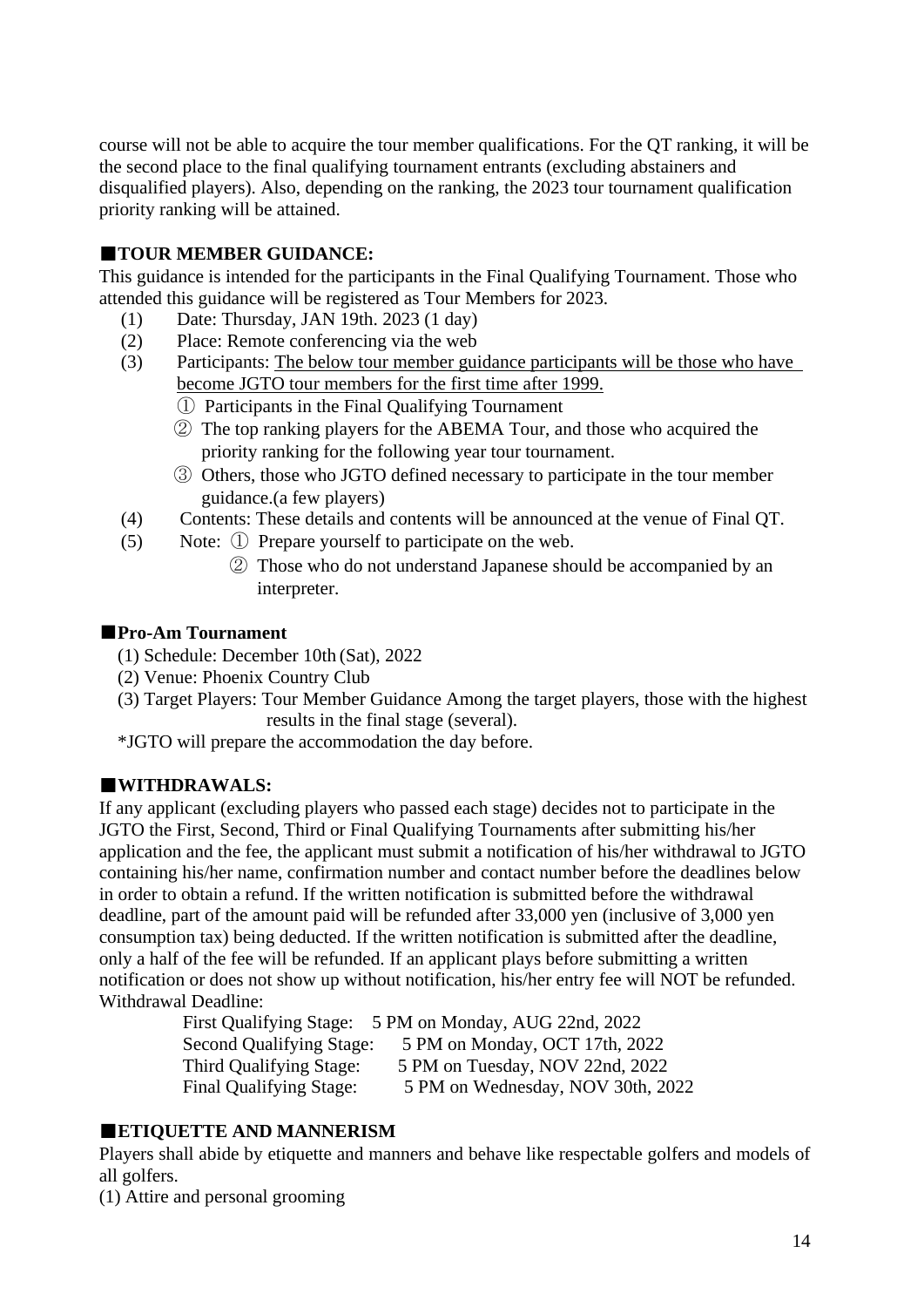- ➀Players must wear jacket or suit on the first day arriving at the Tournament venue and the final day of the Tournament leaving the venue.
- ②Players shall wear colored shirt (golf clothing).
- ③Shirts shall be tucked into pants.
- ④Players shall wear long pants. Shorts are only allowed on practice day, except at golf courses where wearing is prohibited.
- ⑤Como color and prints (including golf related items) and cargo style pants are not permitted.
- ⑥Players shall gain an approval from JGTO in advance to wear new style shirts or trousers developed as golf wear by sports apparel makers.
- ⑦Golf spike shoes shall not be changed except in the locker room.
- ⑧Jeans, shorts, T-shirts, sandals, heelless shoes and any other attire unsuitable for the relevant location are not acceptable in the clubhouse.
- ⑨Golf bags and valuables must be stored in the locker room at players' own responsibility.
- ⑩Other than stipulated in ①through ⑨、players shall always pay attention to their attire and neat appearance.
- (2) Smoking

Smoking (tobacco and the likes) is prohibited during rounds including on teeing area except the interval period between holes. Smoking (tobacco and the likes) during practice, at practice facilities and on greens is not permitted.

## ■**REGISTRATION AT THE VENUE:**

The participant must register at a designated location at each venue between 7 a.m. and 12 noon, one day prior to the tournament day. Participants failing to register will lose their qualification to participate in the tournaments.

## ■**PERSONAL CADDIE :**

Players who are going to have personal caddies must fill in the caddie section of the prescribed form upon registration, and must observe the following precautions. The contents of the JGTO Special Tournament Regulations (New Coronavirus infection control) are applied to this tournament.

- (1) When arriving at the golf course, one must wear long pants, shirts with collar, and must wear shoes upon entry.
- (2)Personal caddies must wear flat-sole tennis shoes. (Spike shoes, spikeless shoes, soft spike shoes are forbidden)
- (3)Caddies (Male or Female) are expected to wear full length slacks. Jeans, T-shirts are not allowed. However shorts are allowed until provided that they wear regular socks hiding ankles. In this case caddies with shorts are not permitted in clubhouse restaurants. The color of slacks and shorts must be of mono-tone color such as black, dark blue, beige, khaki or white.
- (4)Player shall take all responsibility for any words or behavior of their caddies, and in case of violations, the players shall be punished (e.g. fine).
- (5)JGTO may order a caddie out whose behavior or language is considered inappropriate and decline his/her further registration in the tournament.

## ■**TV, RADIO, PHOTOGRAPHIC, MOVIES, DOCUMENTARY FILM, INTERNET REPRODUCTION RIGHT:**

All Players who participate in tournaments shall grant and assign the right of publication, publicity and any other rights concerning likeness, character of players or intellectual property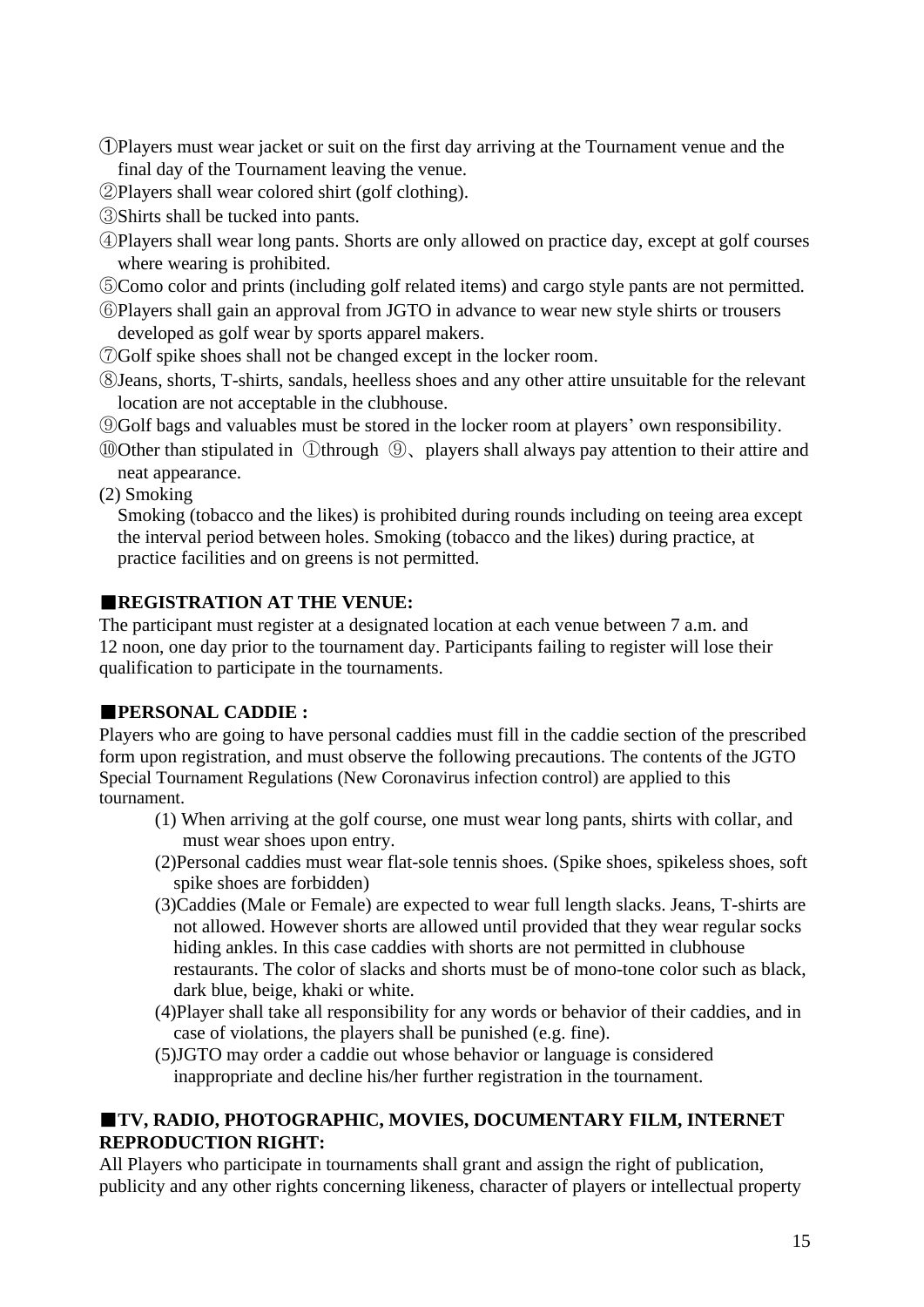rights on the tournament to JGTO and grant JGTO to utilize them by any means (Including but not limited to television, radio, photographs, motion pictures, electronic media) and by any forms (Including but not limited to audio or visual recording, duplication, distribution and any public communication).

## ■**SANCTION:**

JGTO may take punitive actions as prescribed below against any Qualifying Tournament participants (including players who applied but did not participate) for any of the following improper actions in accordance with the Qualifying Tournament Regulations also Japan Golf Tour Regulations:

- ① Any conduct which violates any of the JGTO Tournament Regulations
- ② Any conduct which violates any of the JGTO Qualifying Tournament Regulations
- ③ Any conduct which violates any of the Japan Golf Association Golf Rules and/or Japan Golf Tour Local Rules and Terms of competitions
- ④ Any conduct which violates any of these guidelines
- ⑤ Default of participation in the Qualifying Tournament without due reason and/or abstain
- ⑥ Any players who use abusive language towards any contestants, gallery and/or tournament officials or who display undignified behavior.
- ⑦ Any improper conduct behavior which violates the honor and dignity of JGTO and/or the Qualifying Tournament
- ⑧ Any conduct which breaches any Governing Law, Authorization, Rules and Law (including any ordinance)

# ■**NOTE:**

- (1) Applicants have a choice to select preferred dates and venue locations depending on their eligibility statuses.
- (2) Completeness of entry applications must be confirmed by the applicants themselves. JGTO is not responsible for any mail delivery services.
- (3) Individual participants must have insurance policies with Golfers Insurance.
- (4) Practice rounds shall be based on an one–ball rule and up to 2 shots are permitted when aimed greens including bunker shots.
- (5) Tournament passers will check the entries for the next venue on the homepage [QT Information (https://www.jgto-qt.jp)].
- (6) Parings will be posted on the notice board located at each venue and be announced on the homepage on the designated practice day. Each player must be responsible to confirm his/her own paring and tee time at the venue or on the homepage.
- (7) Each golf course will charge a special green fee for both practice and tournament rounds.
- (8) Players electing to play a practice round on a day other than the designated practice day must contact the golf course directly disclosing their names and obtain prior approval.
- (9) Participants are responsible for their own accommodation, transportation, meal and other expenses.
- (10) If an amateur elects to participate in the JGTO Qualifying Tournament, the individual must forfeit his/her amateur status in accordance with the JGA Golf Regulations. (See JGA Rules of Golf )
- (11) JGTO may reject any applications containing errors or omissions or false information.
- (12) If the undersigned successfully qualifies and is accepted to become a JGTO member to participate in the Tour Tournament or the ABEMA Tour, he or she shall pay the necessary fees and dues.